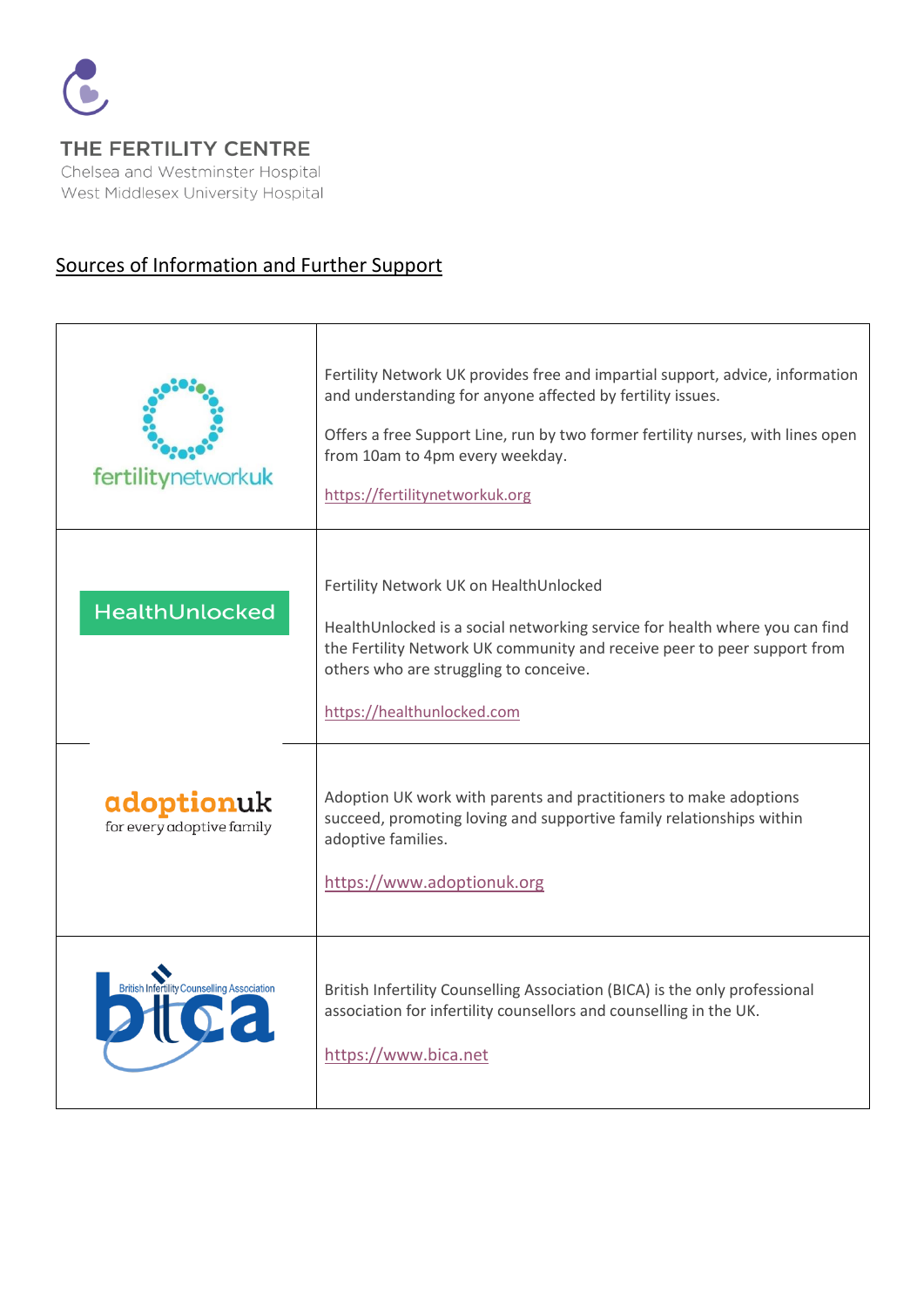| brilliantbeginnings                                 | Leading UK surrogacy experts who can help different-sex couples, same-sex<br>couples or single parents to find a surrogate in the UK, USA or Canada and<br>guide you through the process.<br>https://brilliantbeginnings.co.uk/                                          |
|-----------------------------------------------------|--------------------------------------------------------------------------------------------------------------------------------------------------------------------------------------------------------------------------------------------------------------------------|
| daisy network                                       | A registered charity dedicated to providing support and information for<br>women with Premature Ovarian Insufficiency (POI)/premature menopause.<br>https://www.daisynetwork.org                                                                                         |
| <b>Donor Conception Network</b>                     | A supportive network of more than 2,000 mainly UK based families with<br>children conceived with donated sperm, eggs or embryos, those considering<br>or undergoing donor conception procedures; and donor conceived people.<br>http://www.dcnetwork.org                 |
|                                                     | 'The Dovecote' is an organisation established to enable people facing<br>'involuntary childlessness' to obtain the support, strategies, knowledge and<br>experiences to discover a renewed life of passion and purpose.<br>https://thedovecoteorg.wordpress.com          |
| endometriosis uk                                    | Endometriosis UK provides vital support services, reliable information and a<br>community for those affected by endometriosis.<br>https://www.endometriosis-uk.org                                                                                                       |
| <b>FIRST 4 ADOPTION</b>                             | First4Adoption is the national information service for people interested in<br>adopting a child in England. We give clear and impartial information about<br>adopting and can put you in touch with adoption agencies in your area.<br>https://www.First4adoption.org.uk |
| Human<br>Fertilisation &<br>Embryology<br>Authority | Dedicated to licensing and monitoring UK fertility clinics and all UK research<br>involving human embryos, and providing impartial and authoritative<br>information to the public.<br>https://www.hfea.gov.uk                                                            |

 $\overline{\mathsf{I}}$